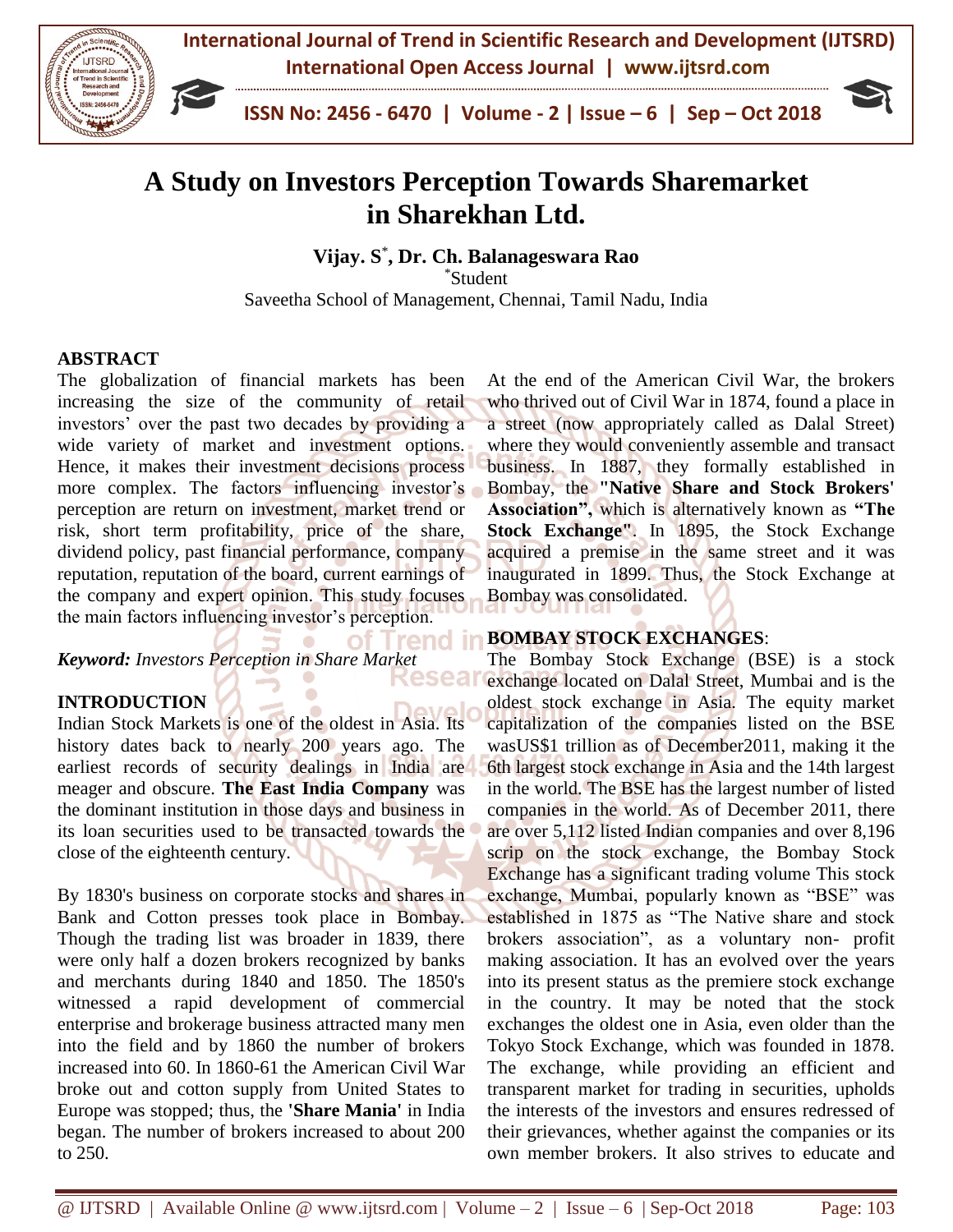enlighten the investors by making available necessary informative inputs and conducting investor education programs.

#### **BSE INDICES**

In order to enable the market participants, analysts etc., to track the various ups and downs in the Indian stock market, the Exchange has introduced in 1986 an equity stock index called BSE- SENSEX that subsequently became the barometer of the moments of the share prices in the Indian Stock market. It is a "Market capitalization weighted" index of 30 component stocks representing a sample of large, well-established and leading companies. The base year of Sensex is 1978-79. The Sensex is widely reported in both domestic and international markets through print as well as electronic media. Sensex is calculated using a market capitalization weighted method. As per this methodology, the level of the index reflects the total market value of all 30 component stocks from different industries related to particular base period. The total market value of a company is determined by multiplying the price of its stock by the number of shares outstanding. Statisticians call an index of a set of combined variables (such as price and numberof shares) a composite Index. An Indexed number is used to represent the results of this calculation in order to make the value easier to work with and track over at time. It is much easier to graph a chart based on Indexed values than one based on actual values world over majority of the well-known indices are constructed using "Market capitalization weighted method" .In practice, the daily calculation of SENSEX is done by dividing the aggregate market value of the 30 companies in the Index by a number called the Index Divisor. The Divisor is the only link to the original base period value of the SENSEX. The Divisor keeps the Index comparable over a period or time and if the reference point for the entire Index maintenance adjustments. SENSEX is widely used to describe the mood in the Indian Stock markets. Base year average is changed as per the formula new base year average = old base year average\*(new marker value/old market value)

## **NATIONAL STOCK EXCHANGE:**

NSE was set up with the objectives of: 1. establishing a nationwide trading facility for all type of securities. 2. Ensuring equal access to investors all over the country through an appropriate communication network. 3. Providing a fair, efficient and transparent securities market using electronic trading system .The NSE was incorporated in Now 1992 with an equity capital of Rs 25crores. The International security consultancy (ISC) of Hong Kong has helped in setting up NSE.ISE has prepared the detailed business plans and installation of hardware and software system. It has been set up to strengthen the move towards professionalization of the capital market as well as provide nationwide securities trading facilities to investors.NSE is not an exchange in the traditional sense where brokers own and manage the exchange. The National Stock Exchange (NSE) is India's leading stock exchange covering various cities and towns across the country. NSE was set up by leading institutions to provide a modern, fully automated screen-based trading system with national reach. The Exchange has brought about unparalleled transparency, speed & efficiency, safety and market integrity. It has set up facilities that serve as a model for the securities industry in terms of systems, practices and procedures.NSE has played a catalytic role in reforming the Indian securities market in terms of micro structure, market practices and trading volumes. The market today uses state-of-art information technology to provide an efficient and transparent trading, clearing and settlement mechanism, and has witnessed several innovations in products & services viz. demutualization of stock exchange governance, screen based trading, compression of settlement cycles, dematerialization and electronic transfer of securities, securities lending and borrowing, professionalization of trading members, fine-tuned risk management systems, emergence of clearing corporations to assume counterpart risks ,market of debt and derivative instruments and intensive use of information technology.

#### **NSE-NIFTY**

The **National Stock Exchange of India Limited**  (**NSE**) is the leading [stock exchange](https://en.wikipedia.org/wiki/Stock_exchange) of India, located in [Mumbai.](https://en.wikipedia.org/wiki/Mumbai) NSE was established in 1992 as the first demutualized electronic exchange in the country. NSE was the first exchange in the country to provide a modern, fully automated screen-based electronic trading system which offered easy trading facility to the investors spread across the length and breadth of the country.

NSE has a [market capitalization o](https://en.wikipedia.org/wiki/Market_capitalization)f more than US\$1.65 trillion, making it [the world's 12th-](https://en.wikipedia.org/wiki/List_of_stock_exchanges#Major_stock_exchanges) [largest](https://en.wikipedia.org/wiki/List_of_stock_exchanges#Major_stock_exchanges)  [stock exchange a](https://en.wikipedia.org/wiki/List_of_stock_exchanges#Major_stock_exchanges)s of 23 January 2015. NSE's flagship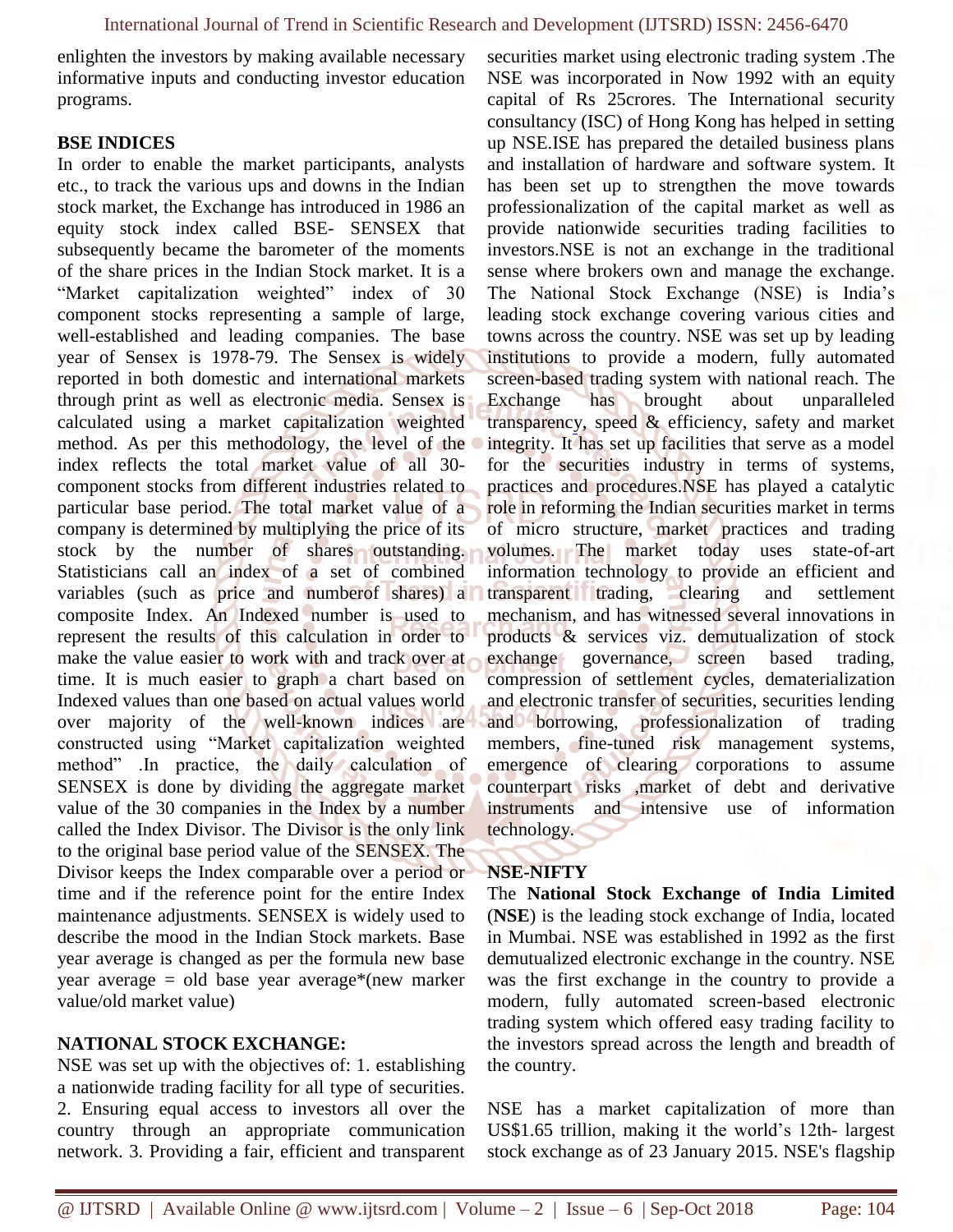index, the Nifty, the 50 stock indexes, is used extensively by investors in India and around the world as a barometer of the Indian capital markets.

The NSE on April 22, 1996 launched a new equity Index, NSE-50. The new index, which replaces the existing NSE-100 index, is expected to serve as an appropriate Index for the new segment of futures and "Nifty" means National Index for Fifty Stocks. The NSE-50 comprises 50 companies that represent 20 broad Industry groups with an aggregate market capitalization of around Rs. 1,70,000crs. All companies included in the Index have a market capitalization in excess of Rs 500crs each and should have traded for 85% of trading days at an impact cost of less than 1.5%.The base period for the index is the close of prices on Nov 3, 1995, which makes one year of completion of operation of NSE"s capital market segment. The base value of the index has been set at 1000.

#### **NEED OF THE STUDY**

The need of the study was to fill the gap that was identified in the previous researches. The researchers conducted earlier lay emphasis on the working of Indian Stock Market. Considering the ample importance of this aspect, the present study was conducted to know the Indian Stock Market & various options available in the Stock Market to invest & study the behavior of investors and determine their awareness level regarding various investment avenues available in stock market.

#### **SCOPE OF THE STUDY**

The scope of the study was limited to Chennai city.

#### **OBJECTIVES OF THE STUDY**

The study has been undertaken in order to achieve the following objectives:

- ➢ To take an overview of the Indian Stock Market and encapsulate the various investment avenues available.
- $\triangleright$  To know various options available in the Capital Market to invest.
- ➢ To know investor's perception regarding investment in stock market
- $\triangleright$  To study the investment behavior of investors and the factors that affects their investment decision.
- $\triangleright$  To study the problems of investors and the reasons for not investing in financial instruments.
- ➢ To know the satisfaction level of investors regarding return of different investment avenues.

## **REVIEW OF LITERATURE**

al Journa

Various studies on Investment pattern & Investment behavior of investors had been conducted in foreign countries. However, in Indian context, the number is quite few. Depending on the various issues of investment, the review has been discussed in brief as follows:

**Charles (1999)** has analyzed that the astonishing growth in Americans' stock portfolios in the 1990s has been a major force behind the growth of consumer spending. This article reviews the relationship between stock market movements and consumption. Using various econometric techniques and specifications, the authors find that the propensity to consume out of aggregate household wealth has exhibited instability over the postwar period. They also show that the dynamic response of consumption growth to an unexpected change in wealth is extremely short- lived, implying that forecasts of consumption growth one or more quarters ahead are not typically improved by accounting for changes in existing wealth.

**Bhardwaj (2003)** has stated the literature on globalization; He found the pervasiveness of the west's perception of the world affect on Indian investors that affects the trends in investor's choice. They are hugely affected by the west's views and so changes in Indian trends occur.

**Ranganathan (2003)** has stated the investor behavior from the marketing world and financial economics has brought together to the surface an exciting area for study and research: behavioral finance. The realization that this is a serious subject is, however, barely dawning. Analysts seem to treat financial markets as an aggregate of statistical observations, technical and fundamental analysis. A rich view of research waits this sophisticated understanding of how financial markets are also affected by the 'financial behavior' of investors. With the reforms of industrial policy, public sector, financial sector and the many developments in the Indian money market and capital market, mutual funds that has become an important portal for the small investors, is also influenced by their financial behavior. Hence, this study has made an attempt to examine the related aspects of the fund selection behavior of individual investors towards Mutual funds, in the city of Mumbai. From the researchers and academicians point of view, such a study will help in developing and expanding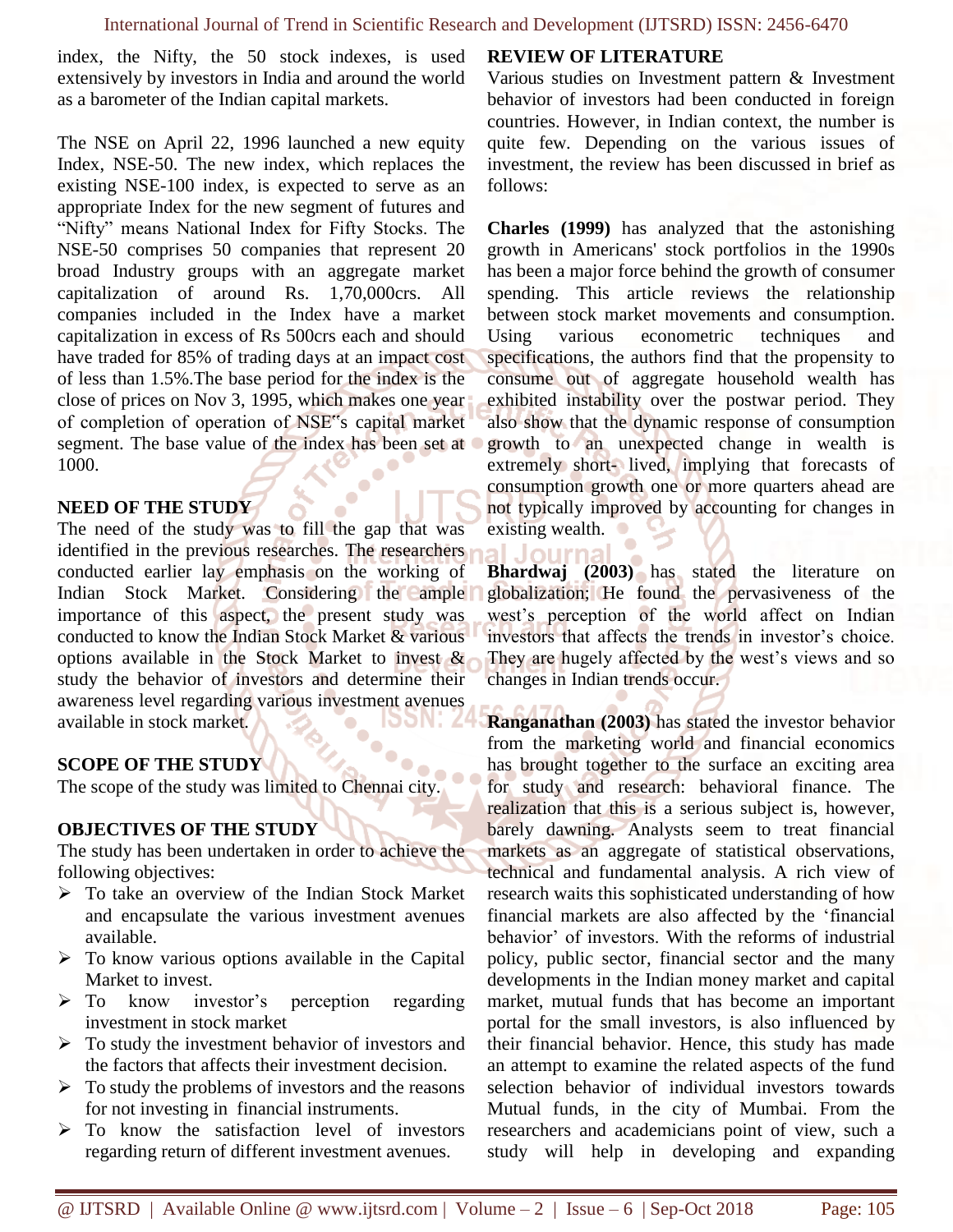knowledge in this field. **Shrotriya (2003)** conducted a survey on investor preferences in which he depicted the linkage of investment with the factor so considered while making investment. He says "There are various factors and their linkage also. These factors help us how to ensure safety, liquidity, capital appreciation and tax benefits along with returns."

**Dijk (2007)** has conducted 25 years of research on the size effect in international equity returns. Since Banz's (1981) original study, numerous papers have appeared on the empirical regularity that small firms have higher risk-adjusted stock returns than large firms. A quarter of a century after its discovery, the outlook for the size effect seems bleak. Yet, empirical asset pricing models that incorporate a factor portfolio mimicking underlying economic risks proxied by firm size are increasingly used by both academics and practitioners. Applications range from event studies and mutual fund performance measurement to computing the cost of equity capital. The aim of this paper is to review the literature on the size effect and synthesize the extensive debate on the validity and persistence of the size effect as an empirical phenomenon as well as the theoretical explanations for the effect. We discuss the implications for academic research and corporate finance and suggest a number of avenues for further research.

Devek **Vasudev (2007)** analysed the developments in the capital markets and corporate governance in India since the early 1990s when the government of India adopted the economic liberalization programmed. The legislative changes significantly altered the theme of Indian Companies Act 1956, which is based on the Companies Act 1948 (UK). The amendments, such as the permission for nonvoting shares and buybacks, carried the statute away from the earlier "business model" and towards the 'financial model' of the Delaware variety. Simultaneously, the government established the Securities Exchange Board of India (SEBI), patterned on the Securities and Exchange Commission of US. Through a number of other policy measures, the government steered greater investments in the stock market and promoted the stock market as a central institution in the society. The article points out that the reform effort was inspired, at least in part, by the government's reliance on foreign portfolio inflows into the Indian stock market to fund the country's trade and current account deficits. **Johnson (2008)** has stated that Product quality is probably under-valued by firms because

there is little consensus about appropriate measures and methods to research quality. The authors suggest that published ratings of a product's quality are a valid source of quality information with important strategic and financial impact. The authors test this thesis by an event analysis of abnormal returns to stock prices of firms whose new products are evaluated in the Wall Street Journal. Quality has a strong immediate effect on abnormal returns, which is substantially higher than that for other marketing events assessed in prior studies. In dollar terms, these returns translate into an average gain of \$500 million for firms that got good reviews and an average loss of \$200 million for firms that got bad reviews. Moreover, there are some important asymmetries. Rewards to small firms with good reviews of quality are greater than those to large firms with good reviews. On the other hand, large firms are penalized more by poor reviews of quality than they are rewarded for good reviews. The authors discuss the research, managerial, investing, and policy implications.

**Patnaik and shah (2008**) has analysed on the preferences of foreign and domestic institutional investors in Indian stock markets. Foreign and domestic institutional investors both prefer larger, widely dispersed firms and do not chase returns. However, we and evidence of strong differences in the behavior of foreign and domestic institutional investors.

**Bhatnagar (2009)** has analysed of Corporate Governance and external finance in transition economies like India. The problem in the Indian corporate sector is that of disciplining the dominant shareholder and protecting the minority shareholders. Clearly, the problem of corporate governance abuses by the dominant shareholder can be solved only by forces outside the company itself particularly that of multilateral financial institutions in the economic development. India has relied heavily on external finance as their domestic saving rates have been much lower than their investment rates. The less promising prospects for the global supply of external finance the need for an increase in the multilateral financial institutions. India being a transition economy is changing from a centrally planned economy to a free market. It is undergoing economic liberalization, macroeconomic stabilization where immediate high inflation is brought under control, and restructuring and privatization in order to create a financial sector and move from public to private ownership of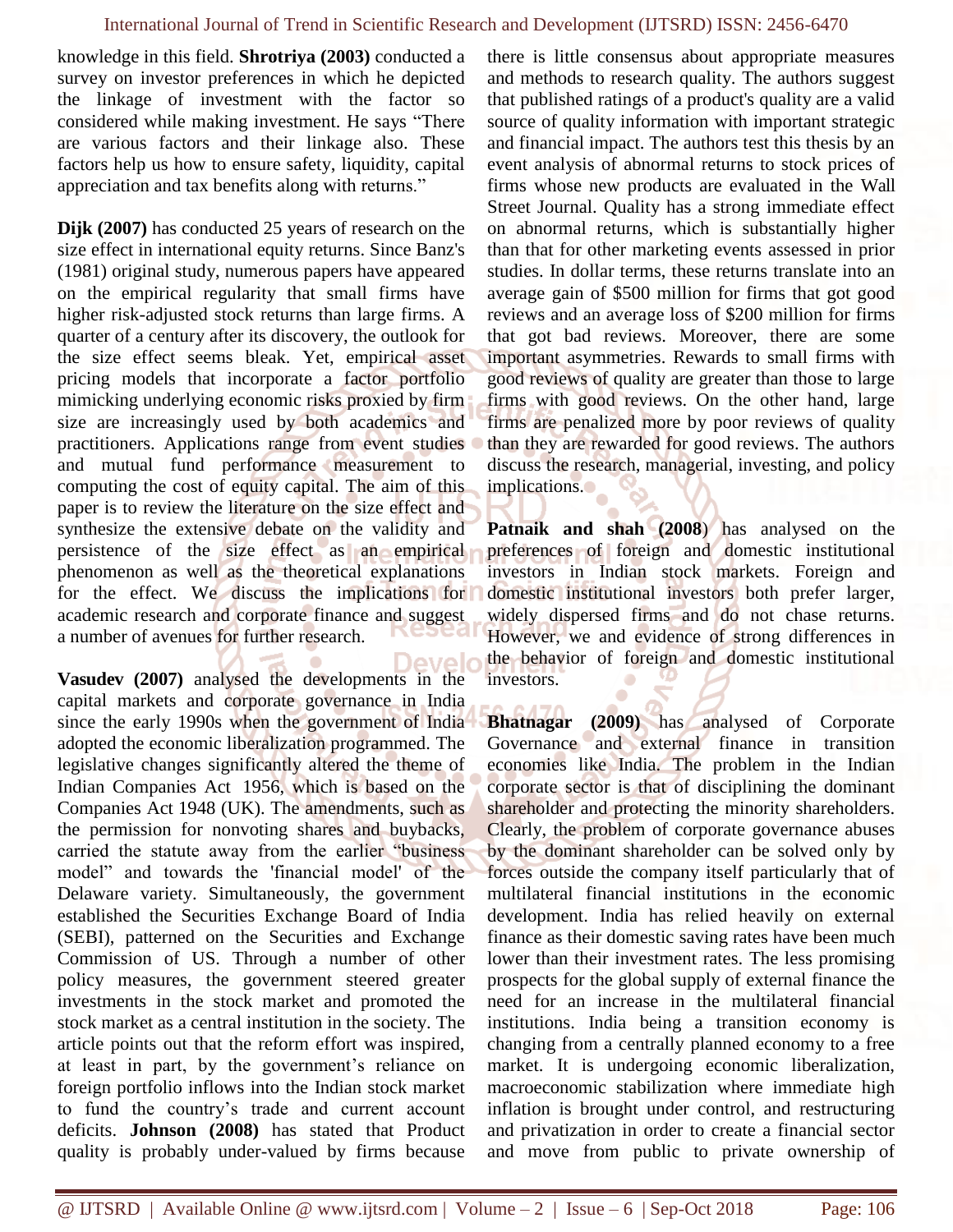#### International Journal of Trend in Scientific Research and Development (IJTSRD) ISSN: 2456-6470

resources. These changes often may lead to increased inequality of incomes and wealth, dramatic inflation and a fall of GDP.

**Mayank (2009)** has analysed the role of two important forces - the regulator and the capital market as determinant of external finance in transition economies analyses the changing pattern and future prospectus of external finance to India and reviews the role of external finance. Under this framework, the study evaluates current Indian corporate governance practices in light of external finance.

From the above reviews it can be concluded that many researches had been conducted before relating to the investment patterns and the few researchers studied the literature only on the basis of returns. Analysts treated financial markets as an aggregate of statistical observations, technical and fundamental analysis but no researches had been conducted on Impact of global factors on Indian Economy. This gap had been identified so that in this respect present study had been conducted

## **RESEARCH METHODOLOGY**

Research Methodology is a way to systematically solve the research problem. The Research Methodology includes the various methods and techniques for conducting a research. Research is an art of scientific investigation. In other word research is a scientific and systematic search for pertinent information on a specific topic. The logic behind taking research methodology into consideration is that one can have knowledge about the method and procedure adopted for achievement of objective of the project.

#### **RESEARCH DESIGN:**

Research design is the empirical structure within which research is conducted. It constitutes the blueprint for collection, measurement and analysis of data was a descriptive research. Descriptive research involves collecting numerical through self-reports collected, through questionnaires or interviews (person or phone), or through observation. For present study, the research was descriptive and conclusion oriented.

## **SAMPLING DESIGN:**

**Universe:** The Universe is most commonly defined as everything that physically exists: the entirety of space and time, all forms of matter, energy and momentum,

and the physical laws and constants that govern them. All those persons who make investment.

**Theoretical Universe:** It included investors make investment in all over world.

**Accessible Universe:** It included investors make investment in Indian Stock Market.

**Sampling unit** – The target population must be defined that has to be sampled. The sampling unit of research included students and professionals residing in Chennai city.

**Sample size –** This refers to number of respondents to be selected from the universe to constitute a sample. The sample size of 100 Investors was taken.

**Sampling Technique –** Convenience Sampling was used to select the sample. Convenient sampling is a non probability sampling technique that attempts to obtain a sample of convenient elements .In case of convenience sampling, the selection of sample depends upon the discretion of the interviewer. In this project, Questionnaire Method was used for the collecting the data. With the help of this method of collecting data, a sample survey was conducted.

#### **DATA COLLECTION AND ANALYSIS:**

Information has been collected from both Primary and Secondary Data.

- ➢ **Secondary sources-** Secondary data are those which have already been collected by someone else and which already had been passed through the statistical process. The secondary data was collected through web sites, books and magazines.
	- **Primary sources-** Primary data are those which are fresh and are collected for the first time, and thus happen to be original in character. The primary data was collected through direct personal interviews (open ended and close ended questionnaires)

#### **DATA ANALYSIS**

The collected data is sorted out and analyzed to prepare the final report. The tools and techniques used in the analysis are.

#### **Tools for analysis**

- ➢ Frequency Analysis
- ➢ One Way ANOVA

**Internatior**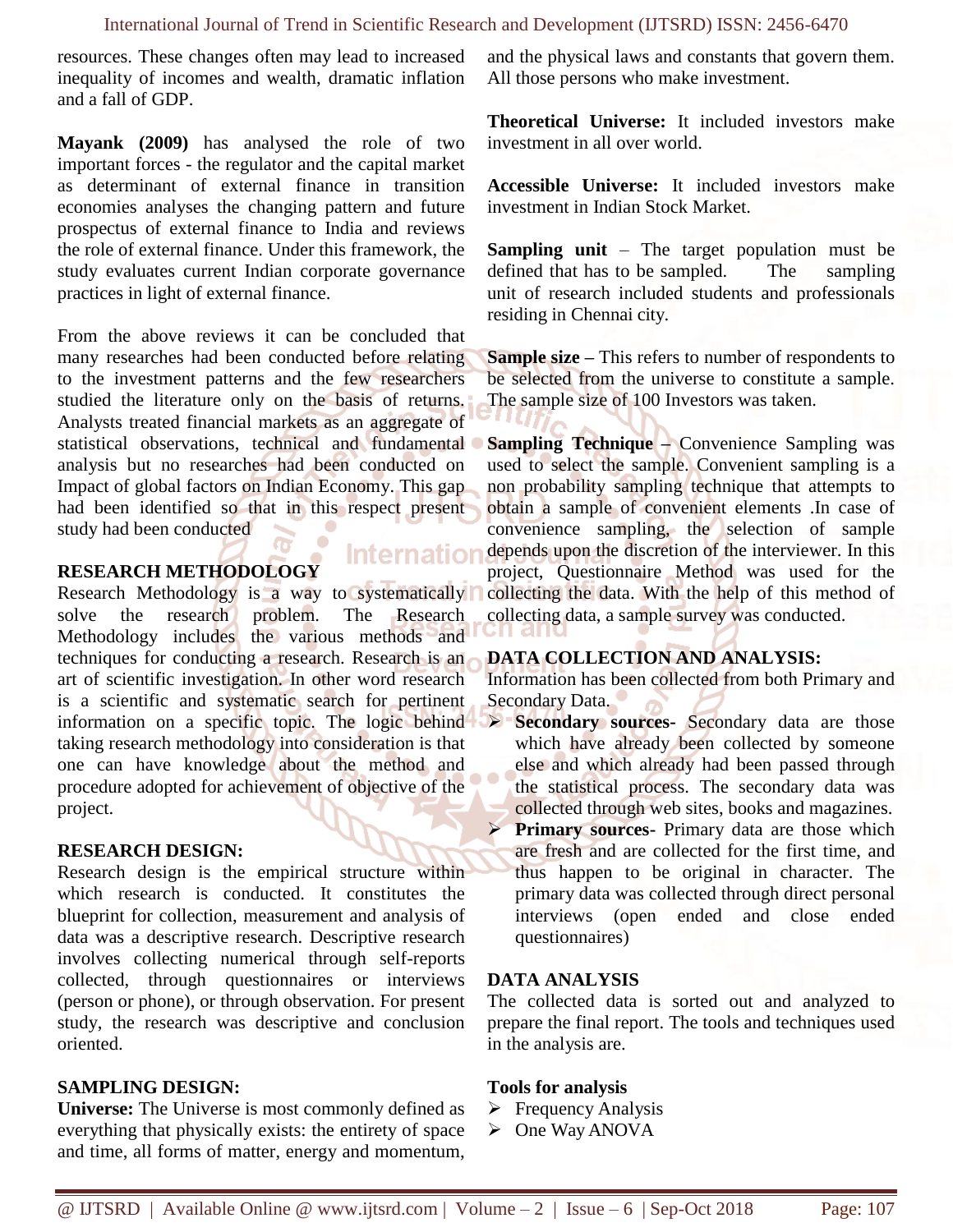#### **DATA ANALYSIS AND INTERPRETATION Table 4.9 Analysis of Out of following which type of investment you aware of share market**

|       |              | <b>Frequency</b> | <b>Percent</b> |  |
|-------|--------------|------------------|----------------|--|
|       | Share        | 38               | 37.6           |  |
|       | <b>Bonds</b> | 20               | 19.8           |  |
| Valid | Derivatives  | 17               | 16.8           |  |
|       | Mutual fund  | 12               | 11.9           |  |
|       | Debentures   | 13               | 13.9           |  |
|       | Total        | 100              | 100.0          |  |



## **INTERPRETATION:**

Iourna

The above table and chart shows that 28% of the investor invest in banking sector, 19% of the investors invest in FMGC, 19% of the investors invest in energy sector, 13% of the investors invest in IT sector, 11% investors invest in Parma sector, 10% of the investors invest in others, The majority of the people replied that 28% of them are invest in banking sector.

## **Table 4.11 Analysis which of rate investor to grow**

|                                                |            |       |                    | <b>Frequency</b> | Percent |
|------------------------------------------------|------------|-------|--------------------|------------------|---------|
| Mutual fund<br>Derivatives<br>Bonds<br>Share   | Debentures |       | Steadily           |                  | 36.6    |
| Where have you bean investing                  |            | Valid | At an average rate | 29               | 28.7    |
|                                                |            |       | At fast rate       | 34               | 34.7    |
| <b>ITERPRETATION:</b>                          |            |       | Total              | 100              | 100.0   |
| a above table and chart shows that 2804 of the |            |       |                    |                  |         |



## **INTERPRETATION:**

The above table and chart shows that 37% of them investors investment in steadily, 34% of the investors investment in at fast rate, and 29% of the investors investment in at an average rate. The majority of the people 37% of them investment in steadily.



## **INTERPRETATION:**

40

The above table and chart shows that investors invest in share, 20%of the investors invest in bond, 17% of the investors invest in debentures , 12% of the investors invest in mutual fund, and 13% of the investors invest in derivatives. The majority of them replied 38% in share.

## **Table 4.10 Analysis of sector specific stock you**

|       |                | <b>Frequency</b> | <b>Percent</b> |
|-------|----------------|------------------|----------------|
|       | IT sector      | 13               | 12.9           |
|       | Banking sector | 28               | 27.7           |
| Valid | <b>FMGC</b>    | 19               | 18.8           |
|       | Energy sector  | 19               | 18.8           |
|       | Pharma sector  | 11               | 11.9           |
|       | Others         | 10               | 9.9            |
|       | Total          | 100              | 100.0          |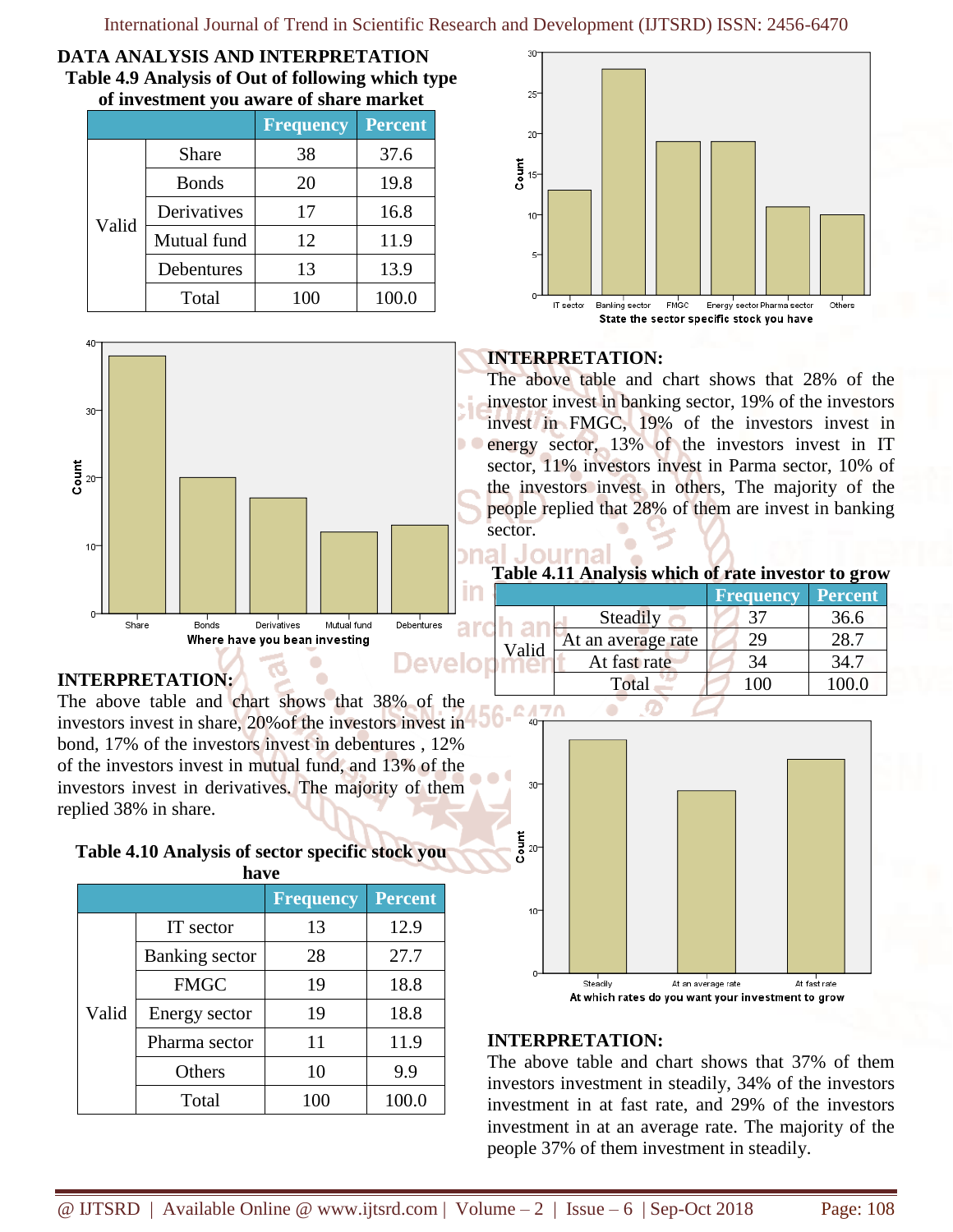**Table 4.12 Analysis of frequently do you want to** 

| invest                      |         |     |       |  |  |  |
|-----------------------------|---------|-----|-------|--|--|--|
| Percent<br><b>Frequency</b> |         |     |       |  |  |  |
|                             | Daily   | 21  | 20.8  |  |  |  |
|                             | Monthly | 29  | 28.7  |  |  |  |
| Valid                       | Weakly  | 28  | 27.7  |  |  |  |
|                             | Yearly  | 22  | 22.8  |  |  |  |
|                             | Total   | 100 | 100.0 |  |  |  |



## **INTERPRETATION:**

The above table and chart shows that 29% of the investors invest in monthly, 28% of the investors invest in weakly, 22% of the investors invest in yearly, 21% of the investors invest in daily. The majority of the investors 29% of the investment in monthly.

| Table 4.15 Analysis of considerer before investing |  |
|----------------------------------------------------|--|
| in share market                                    |  |

|       |                        | <b>Frequency</b> | Percent |
|-------|------------------------|------------------|---------|
|       | Capital Appreciation   | 15               | 14.9    |
|       | <b>Maturity Period</b> | 17               | 16.8    |
|       | Safety of Principal    | 16               | 15.8    |
|       | <b>Risk</b>            | 19               | 18.8    |
| Valid | Return on investment   |                  | 8.9     |
|       | Tax benefits           |                  | 6.9     |
|       | Liquidity              | 17               | 17.8    |
|       | Total                  |                  |         |



## **INTERPRETATION:**

The above table and chart shows that 19% of investors investing in factor consider risk, 17% of investors investing in factor consider maturity period, 17% of investor investing in factor consider liquidity, 16% of investors investing in factor consider safety of principle, 15% of investor investing in factor consider capital appreciation, 9% of investors investing in factor consider return on investment, 7% of investors investing in factor consider tax benefit. The majority replied 19% investing risk.

# **ONE WAY ANOVA**

In statistics**, one-way analysis of variance**  (abbreviated **one-way ANOVA**) is a technique used to compare means of two or more samples (using the F distribution). This technique can be used only for numerical data. O-047

The ANOVA tests the null hypothesis that samples in two or more groups are drawn from populations with the same mean values. To do this, two estimates are mode of the population variance. These estimates rely on various assumptions. The ANOVA produces an Fstatistic, the ratio of the variance calculated among the means to the variance within the samples. If the group means are drawn from populations with the same mean values, the variance between the group means should be lower than the variance of the samples, following the central limit theorem. A higher ratio therefore implies that the samples were drawn from populations with different mean values.

## **Difference between age and investing**

**Null Hypothesis**: There is no significant difference between age and investing

**Alternate Hypothesis**: There is a significant difference between age and investing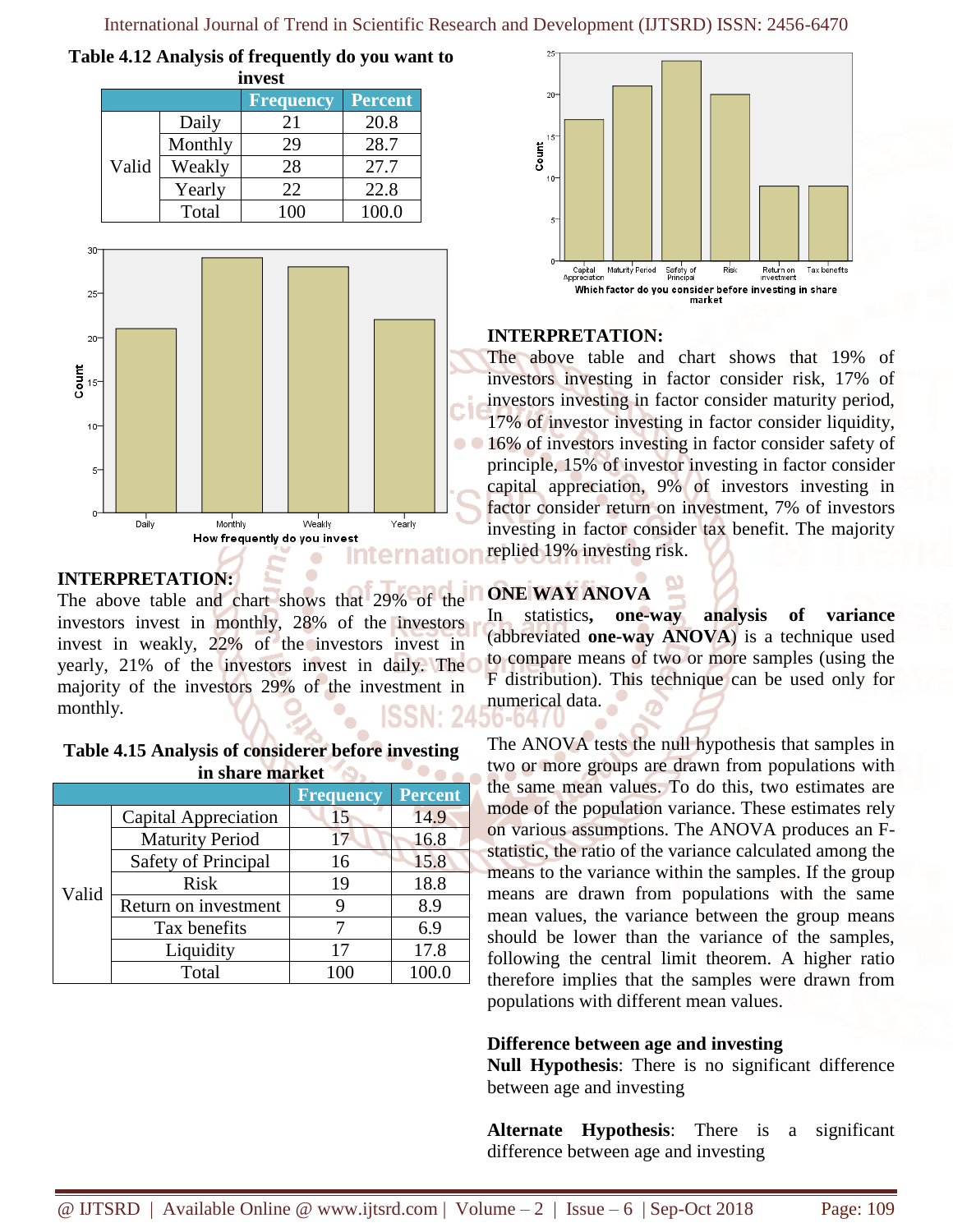International Journal of Trend in Scientific Research and Development (IJTSRD) ISSN: 2456-6470

|                       |                       |     | ຼ                  |       |      |  |  |
|-----------------------|-----------------------|-----|--------------------|-------|------|--|--|
|                       | <b>ANOVA</b>          |     |                    |       |      |  |  |
|                       |                       | Age |                    |       |      |  |  |
|                       | <b>Sum of Squares</b> | Df  | <b>Mean Square</b> |       |      |  |  |
| <b>Between Groups</b> | 2.750                 |     | .687               | 1.476 | .216 |  |  |
| <b>Within Groups</b>  | 44.250                | 95  | .466               |       |      |  |  |
| Total                 | 47.000                | 99  |                    |       |      |  |  |

#### **Table 4.2.1Anova for age and investing area**

#### **Interpretation**

The significant values is 0.216 which is lesser than 0.200. Hence, null hypothesis is rejected Alternative hypothesis is accepted. Hence, there is a significant difference between age and investing.

#### **Difference between age and rate of investing**

**Null Hypothesis**: There is no significant difference between age and rate of investing **Alternate Hypothesis**: There is a significant difference between age and rate of investing

|                       | Table 4.2.2 Anova for age and rate of investing |    |      |     |      |
|-----------------------|-------------------------------------------------|----|------|-----|------|
|                       | <b>ANOVA</b>                                    |    |      |     |      |
|                       | Age                                             |    |      |     |      |
|                       | <b>Sum of Squares</b> d f Mean Square           |    |      | n   | Sig. |
| <b>Between Groups</b> | .794                                            |    | .397 | 833 | .438 |
| <b>Within Groups</b>  | 46.206                                          |    | .476 |     |      |
| Total                 | 47.000                                          | 99 |      |     |      |
|                       | rnational Journ                                 |    |      |     |      |

#### **Interpretation**

The significant values is 0.438 which is lesser than 0.400. Hence, null hypothesis is rejected, Alternative hypothesis is accepted. Hence, there is a significant difference between age and rate of investing search and

## **Difference between gender and investor experience**

**Null Hypothesis**: There is no significant difference between gender and investor experience **Alternate Hypothesis**: There is a significant difference between gender and investor experience

| <b>ANOVA</b>          |                                                    |    |      |       |     |  |  |
|-----------------------|----------------------------------------------------|----|------|-------|-----|--|--|
|                       | <b>Gender</b>                                      |    |      |       |     |  |  |
|                       | <b>Sum of Squares</b> D f Mean Square<br>Sig.<br>Ε |    |      |       |     |  |  |
| <b>Between Groups</b> | .663                                               |    | .332 | 3.022 | 053 |  |  |
| <b>Within Groups</b>  | 10.647                                             | 97 |      |       |     |  |  |
| Total                 | $-21$                                              | 99 |      |       |     |  |  |

#### **Table 4.2.3Anova for gender and investor experience**

#### **Interpretation**

The significant values is 0.53 which is lesser than 0.50. Hence, null hypothesis is rejected, Alternative hypothesis is accepted. Hence, there is a significant difference between gender and investors experience.

#### **FINDINGS OF THE STUDY**

Following findings were generated from the study:-

- 1. Maximum investors are aware of all the investment options.
- 2. Investors do not invest in a single avenue. They prefer different avenues and maximum investors

prefer to invest in shares, mutual funds & debentures.

- 3. Maximum investors wants their investment grow at fast rate.
- 4. The investment decision of investors is influenced by their own decision and through service broking.
- 5. Different factors considered by investors while investing are return, risk, tax benefits, capital appreciation and the most prominent factor is the return on any investment avenue.